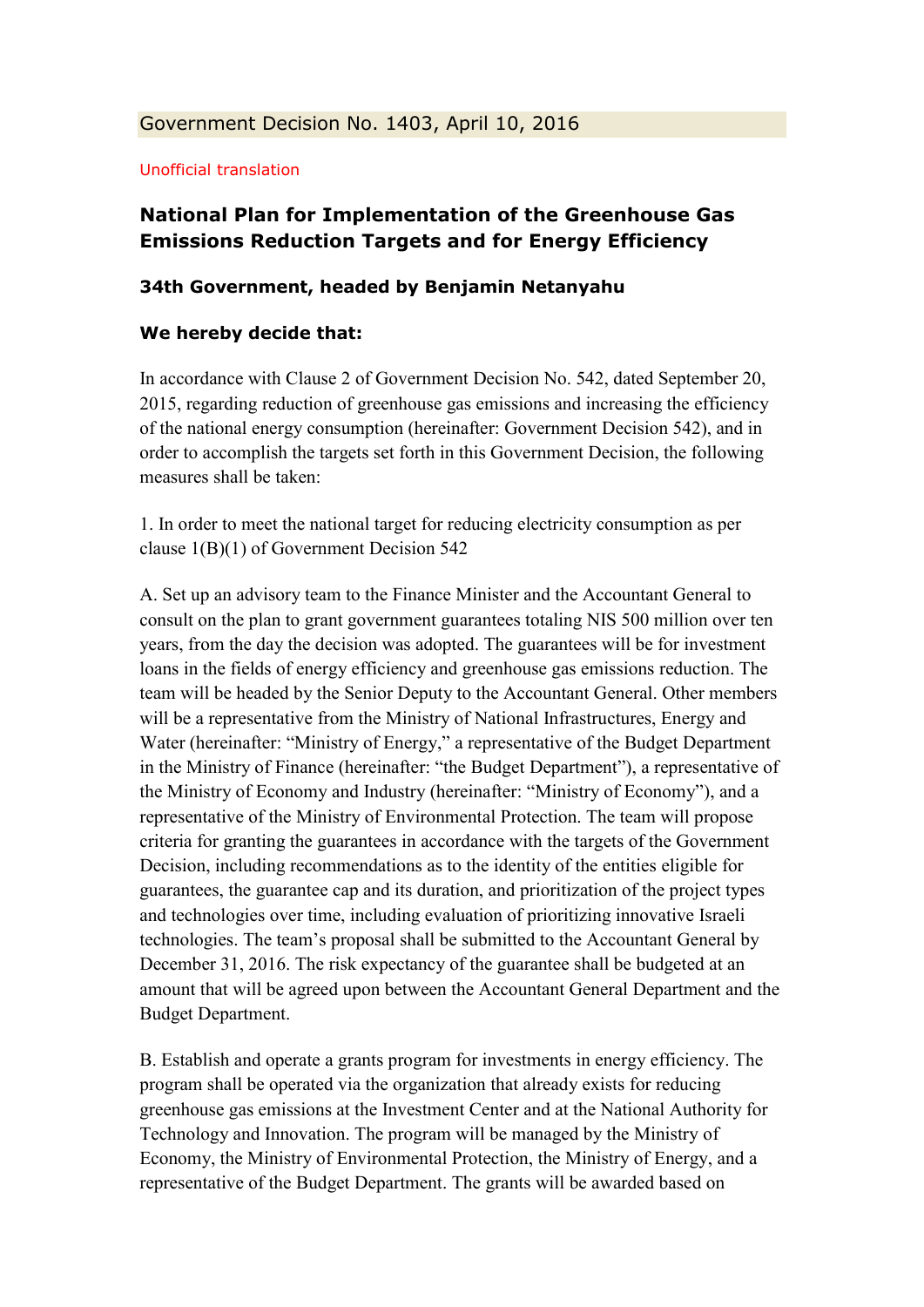competition over the reduction cost of a ton of greenhouse gases and kWh saved. The grant program shall include, among other things, criteria for a partiality to weak local authorities and small and medium sized businesses, and promotion of industrial air pollution reduction and of investments to be integrated with installations of innovative Israeli technologies. The program will begin no later than September 1, 2016. For the operation of the grant program, the Ministry of Finance shall allocate a budget of NIS 300 million, with authorization to make commitments as per Government Decision 542.

2. Task the Energy Minister with submitting to the Government a detailed multi-year national plan for energy efficiency for 2030, in accordance with the minister's authority under the Energy Sources Law, 1989. The plan shall be submitted by October 31, 2016, following agreement from the Finance Minister and consultations with the Environmental Protection Minister. It shall, inter alia, include additional measures necessary for implementation of Government Decision 542, beyond the measures detailed in this Decision.

3. Task the Director General of the Ministry of Energy, in consultation with the Public Utilities Authority - Electricity (hereinafter: the Electricity Authority), the Ministry of Finance, and the Ministry of Environmental Protection, with evaluating and putting together measures by November 30, 2016, aimed at reducing electricity consumption. The evaluation shall, inter alia, include the means and measures listed hereinafter, and if necessary, the aforementioned shall table an amendment to the law for the purpose of reducing electricity consumption:

A. A mechanism for generating units of energy saved (Negawatts) from electricity providers, electricity producers, electricity consumers, and other license holders in the electric power industry.

B. Use electricity bills as a clearinghouse for repayment of loans given to electricity consumers for investments in energy efficiency, taking into consideration financial exposure of the electricity providers from the implementation of this mechanism.

4. Task the Finance Minister, in consultation with the Energy Minister, with considering an update in the tax policy on accelerated depreciation for energy-saving products. The deliberations and the recommendations shall be completed no later than September 30, 2016.

5. Task the Finance Minister with granting a tax benefit in the form of accelerated depreciation at a 20% rate over a three-year period for photovoltaic commercial facilities, which will be included in the net metering arrangement with the Electricity Authority.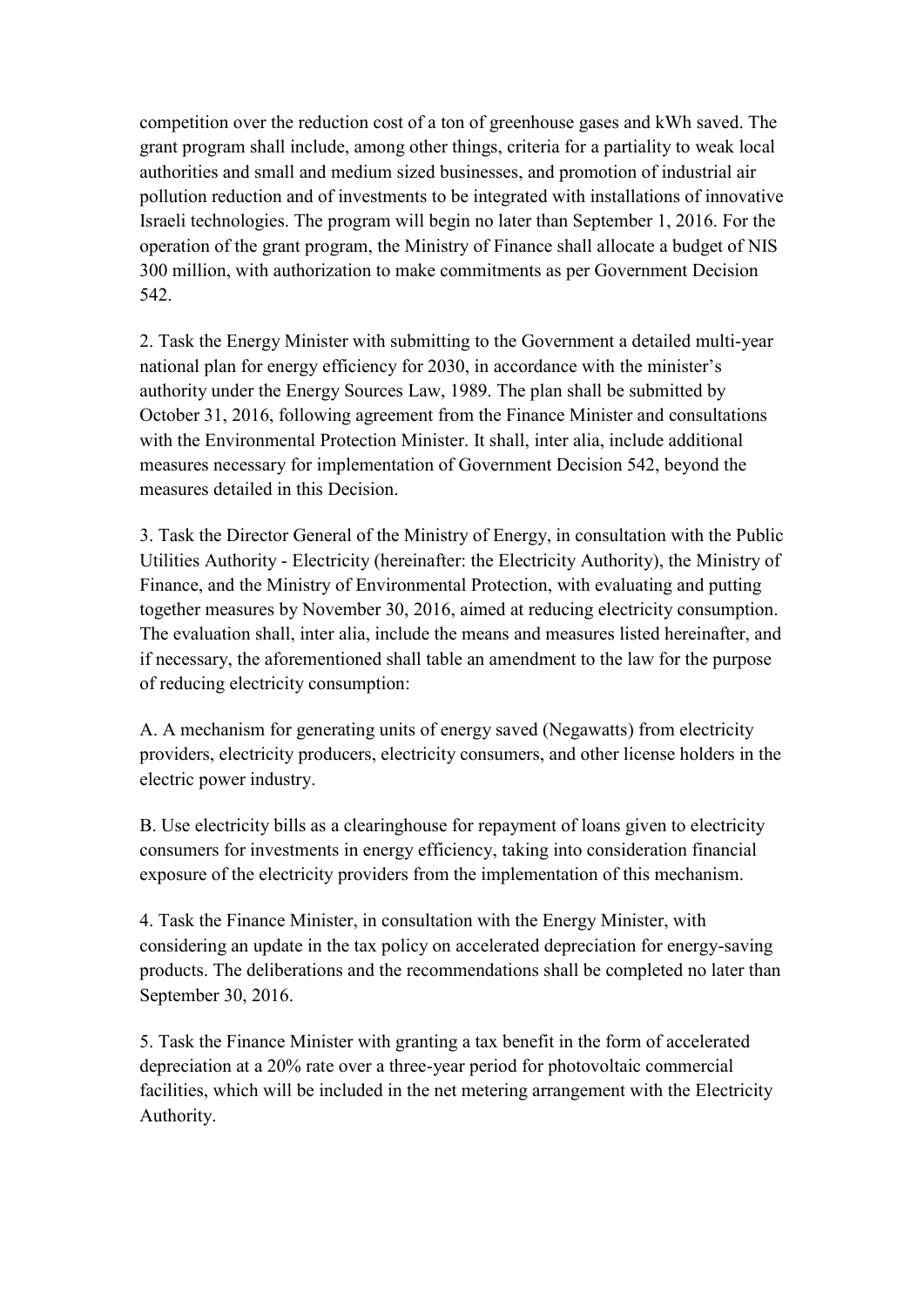6. Task the Energy Minister, in consultation with the Environmental Protection Minister, the Construction and Housing Minister, and the Finance Minister, with evaluating the full range of means needed for forming regulations under the Energy Sources Law, 1989, without detracting from the standardization proceedings under the law, which would establish a requirement for energy ratings of new residential buildings and offices based on Israeli Standard 5282. The formulation of these means will take into consideration, among other things, passage of a cost-benefit analysis test. The evaluation shall be performed by September 30, 2016.

7. Task the Environmental Protection Minister, in consultation with the Construction and Housing Minister and the Energy Minister, to formulate and submit to the Government by September 30, 2016, a detailed plan to reduce emissions from existing and new buildings in Israel, in an effort to achieve a greenhouse gas emissions reduction target of 5.9 MtCO2e by 2030 in the building sector. The plan shall include, among other things, the following components:

A. Evaluation of measures for increasing the number of new buildings that will be built by 2030 in accordance with Israel's main green building standard, SI 5281: Sustainable Building, and for setting targets for said expansion in the commercial and public buildings sector, subject to evaluation as per subclause E.

B. Evaluation of technological means for achieving a reduction of emissions from buildings and of the feasibility of their implementation, subject to the evaluation stated in clause A.

C. Setting up economic instruments for incentivizing and assisting in achieving compliance with the green construction standard, where the integration of such instruments in the work of the mechanisms detailed in clause 1 above shall be evaluated by the authorities mentioned in that clause.

D. Increasing the number of entities dealing with certification of the green construction standard, in coordination with the Ministry of Economy.

E. A cost-benefit evaluation of the means necessary, and if necessary the new means, including evaluation of the feasibility of the overall reduction target for the buildings sector, which was set at the head of this clause.

8. For the sake of accomplishing the targets of electricity generation from renewable energy, as per Government Decision 542, to take the following measures:

A. Task the Energy Minister, according to clause 57A of the Electric Power Industry Law, with publishing no later than December 31, 2016, a plan for achieving the targets for electricity generation from renewable energy. The plan shall take into consideration, among other things -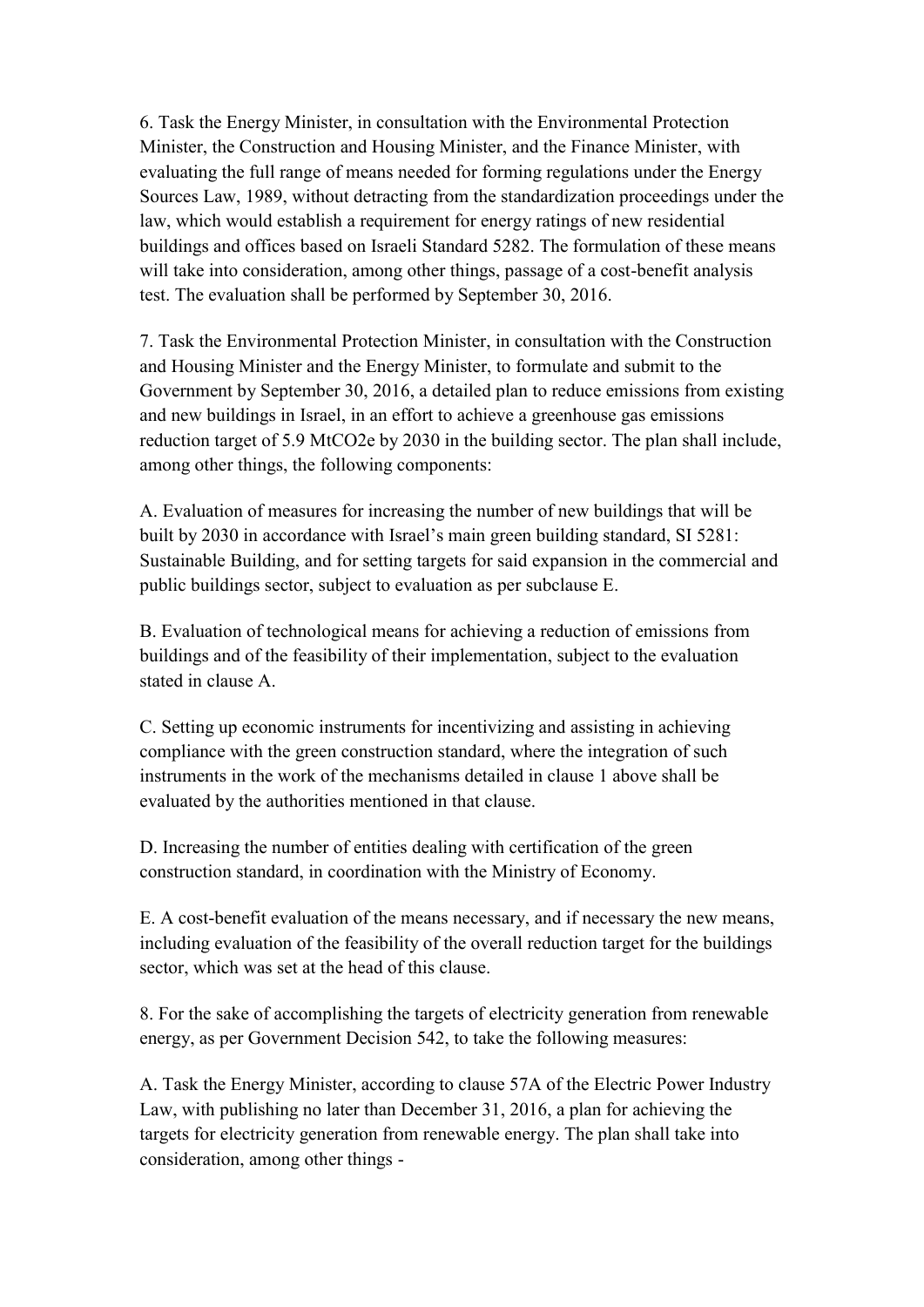(1) the economic and technical benefits, as well as the feasibility and availability, of the various renewable energy technologies.

(2) the operational considerations of the electric power industry, resultant from the integration of renewable energy production facilities using the various technologies.

(3) minimizing market costs and other policy considerations.

B. Instruct the Electricity Authority to set, no later than June 31, 2017, subject to its statutory authorization, arrangements for implementing the plan prepared by the Energy Minister as per subclause (A).

C. Task the Energy Minister, in accordance with clause 57A of the Electric Power Industry Law, with continuing to work toward achieving the target of 10% electricity generation from renewable energy sources, out of the total national electricity consumption in 2020, according to Government Decision 4450 of January 29, 2009.

D. Set up an interministerial team, headed by the Director General of the Ministry of Energy, with the participation of representatives from the Electricity Authority and Ministry of Finance, and including representatives of the Administration of Planning, the Israel Land Authority, the Ministry of Interior, the Ministry of Economy, the Ministry of Environmental Protection, and the Government Assessor, to evaluate obstacles to building renewable energy facilities and to submit recommendations for minimizing these obstacles. The team will evaluate, among other things, the following issues:

(1) Extending the duration of production licenses for renewable energy electricitygenerating facilities to a period longer than 20 years, taking into consideration the economic life of the facilities.

(2) Cancellation or easing of the requirement to furnish shareholders' equity for renewable energy electricity-generating facilities.

The team will publish its recommendations for reducing the obstacles by September 30, 2016.

E. The Ministry of Energy and the Ministry of Environmental Protection shall work to remove obstacles to promoting the planning of large-scale land uses in favor of renewable energy, subject to the law, in order to meet the renewable energy targets.

F. Task the Finance Minister, in his role as chairman of the Israel Lands Council, to bring before the Israel Lands Council a proposed resolution for determining a uniform price for allocation of lands for the construction of renewable energy electricitygenerating facilities, taking into consideration the type of project and the land use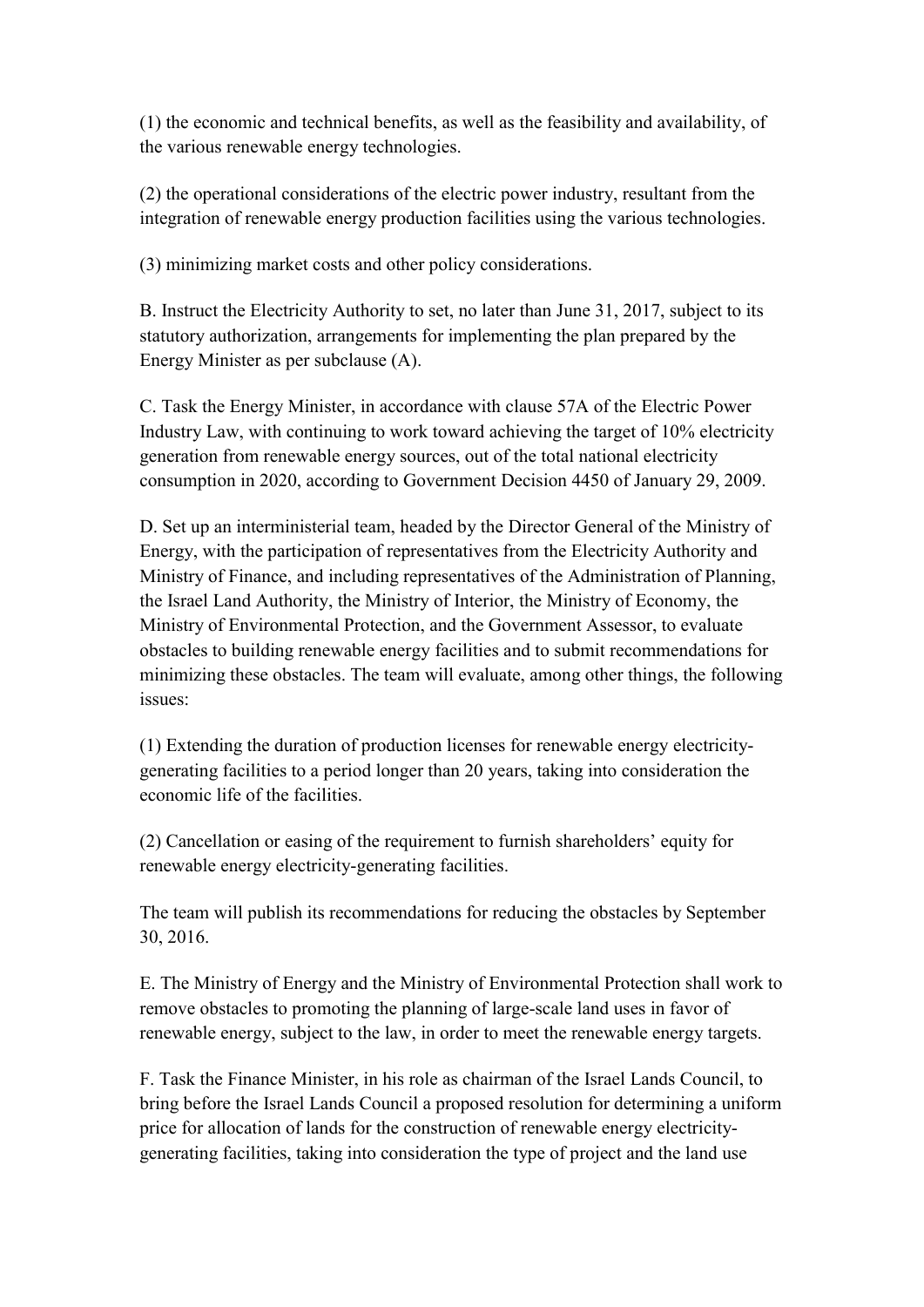assignment and in accordance with the rules that will be set by the Israel Government Assessor.

G. Task the Israel Land Authority with evaluating easements for dual use of lands for the sake of encouraging the construction of renewable energy facilities subject to the law.

H. Task the Finance Minister with completing, as quickly as possible, the legislative process for granting a tax exemption for individuals who are residential power producers for an income of up to NIS 18,000 (in 2008 prices) from photovoltaic or wind-generated electricity production.

I. Instruct the Accountant General at the Ministry of Finance to evaluate, no later than June 1, 2016, the integration of photovoltaic installations on the roofs of the buildings under her responsibility, subject to the law.

J. Task the Environmental Protection Minister with completing, no later than September 30, 2016, a bird sensitivity map based on professional work done at the Ministry of Environmental Protection in an effort to increase the certainty for windpowered electricity-generating facilities.

K. Amend Government Decision No. 2117 from October 22, 2014, so that clause E of the previous Government Decision regarding the power offered to the grid from the photovoltaic station shall read "up to 40 MW," instead of "30 MW."

9. Set up a team, to include two representatives from the Ministry of Energy, of whom one shall be a representative of the Electricity Authority, as well as representatives from the Ministry of Finance, the Ministry of Economy, and the Ministry of Environmental Protection. This team will evaluate and put together means for a further reduction of greenhouse gas emissions throughout the economy, in an effort to meet the national targets for reduction of greenhouse gas emissions, which were set in Government Decision 542. The team will, among other aspects, evaluate the method of using coal for generating electricity while safeguarding Israel's energy security and the use of biomass as an alternative fuel. The team shall submit its recommendations to the Finance Minister, the Environmental Protection Minister, and the Energy Minister no later than August 30, 2016.

10. Set up a steering committee, headed by a representative of the Ministry of Economy, whose members will be two representatives from the Ministry of Energy, of whom one shall be a representative of the Electricity Authority, as well as representatives of the Ministry of Finance, the National Authority for Technology and Innovation, and the Ministry of Environmental Protection. This steering committee shall, no later than September 30, 2016, form its recommendations for a plan to support and promote Israeli technologies in the fields of energy efficiency, renewable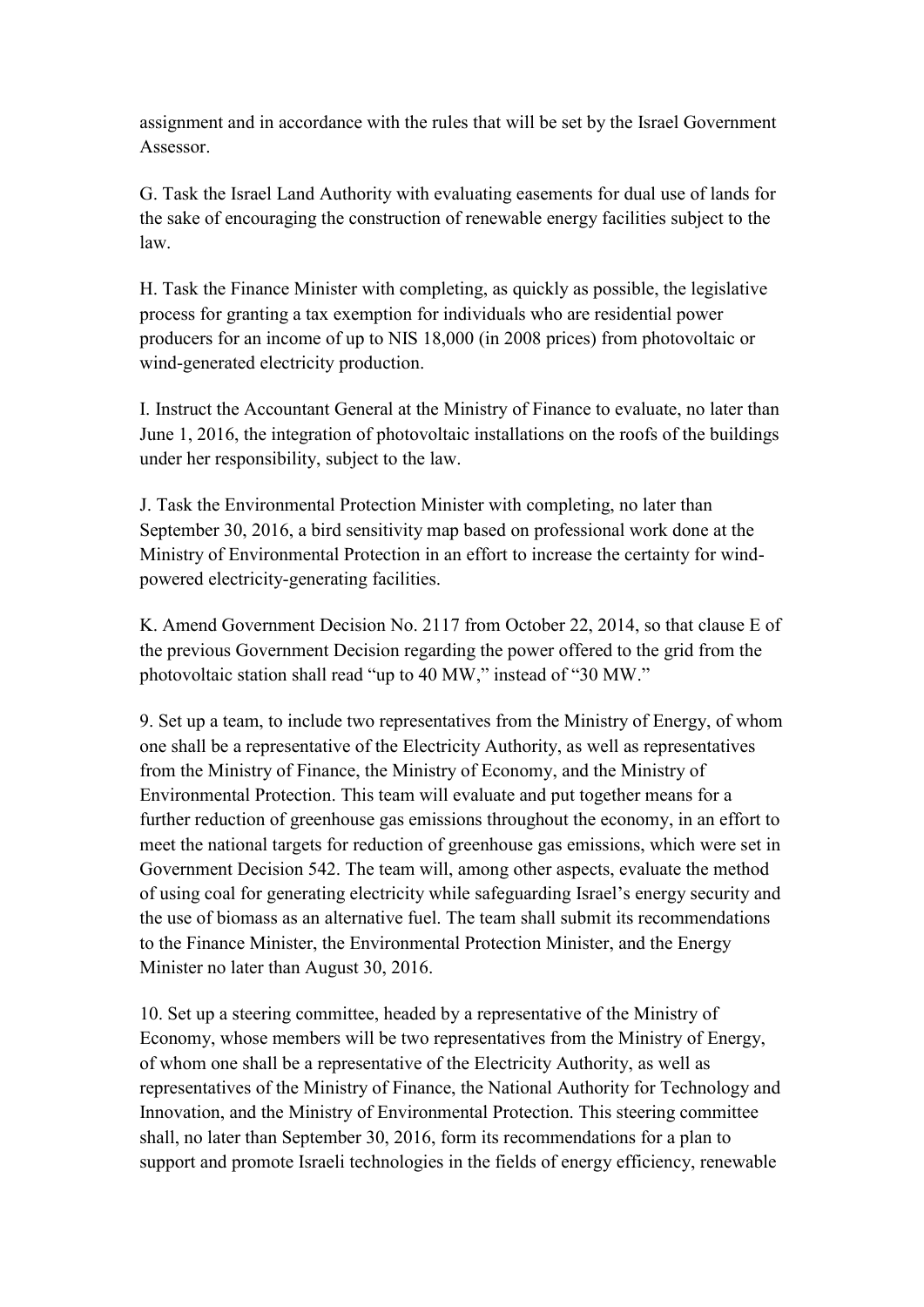energy, smart grid, energy storage, and reduction of greenhouse gas emissions. The plan shall include the following supporting instruments and tools:

A. Financial instruments for supporting start-up technologies and technologies in their pilot demonstration stage, and for penetrating both the Israeli market and overseas markets with Israeli technologies. In addition, creation of a dedicated financial instrument for supporting companies in their initial commercial demonstration stage.

B. Tools for marketing, promoting investments, and strategic advancement of the renewable energy and energy efficiency sectors within the Israeli market and in foreign markets. These shall include a facility for managing and networking the community of entrepreneurs, investors, companies, and businesspeople working to promote solutions in the fields of renewable energy and energy efficiency in Israel.

C. Complementary tools, including evaluation and recommendations for regulatory changes necessary for removing obstacles, and additional tools for promoting the industry, insofar as these will be deemed appropriate.

11. Task the Energy Minister, in consultation with the Economy Minister, Finance Minister and Environmental Protection Minister, to evaluate and form a method for supporting pilot facilities, for commercial demonstration of electricity generation, and for the provision of system services using renewable energy. The evaluation shall include support mechanisms, including grants for new Israeli technologies as per this clause. The evaluation shall be performed by June 30, 2016.

Task the Energy Minister, in consultation with the Economy Minister, Finance Minister and Environmental Protection Minister to amend clause C(6) of Government Decision No. 3484 of July 17, 2011, and determine that a quota of 50 MW for electricity-generating facilities through pilot facilities using innovative technologies, which expired on December 31, 2015, shall remain valid until the enactment of an alternative plan according to this clause, and in any case until no later than December 31, 2018.

12. Task the Transport and Road Safety Minister (hereinafter: "the Transport Minister") and the Finance Minister, in consultation with the Environmental Protection Minister, with forming and operating a plan for promoting the use of public transport and for accomplishing the targets of reducing private car mileage as detailed in clause 1(B)(2) of Government Decision 542. The Transport Minister and the Finance Minister shall publish the plan for accomplishing the targets of reducing the private car mileage no later than June 30, 2017.

13. Task the Transport Minister and the Finance Minister, in consultation with the Energy Minister, the Environmental Protection Minister, and the Fossil Fuel Substitutes Administration in the Prime Minister's Office, with evaluating economic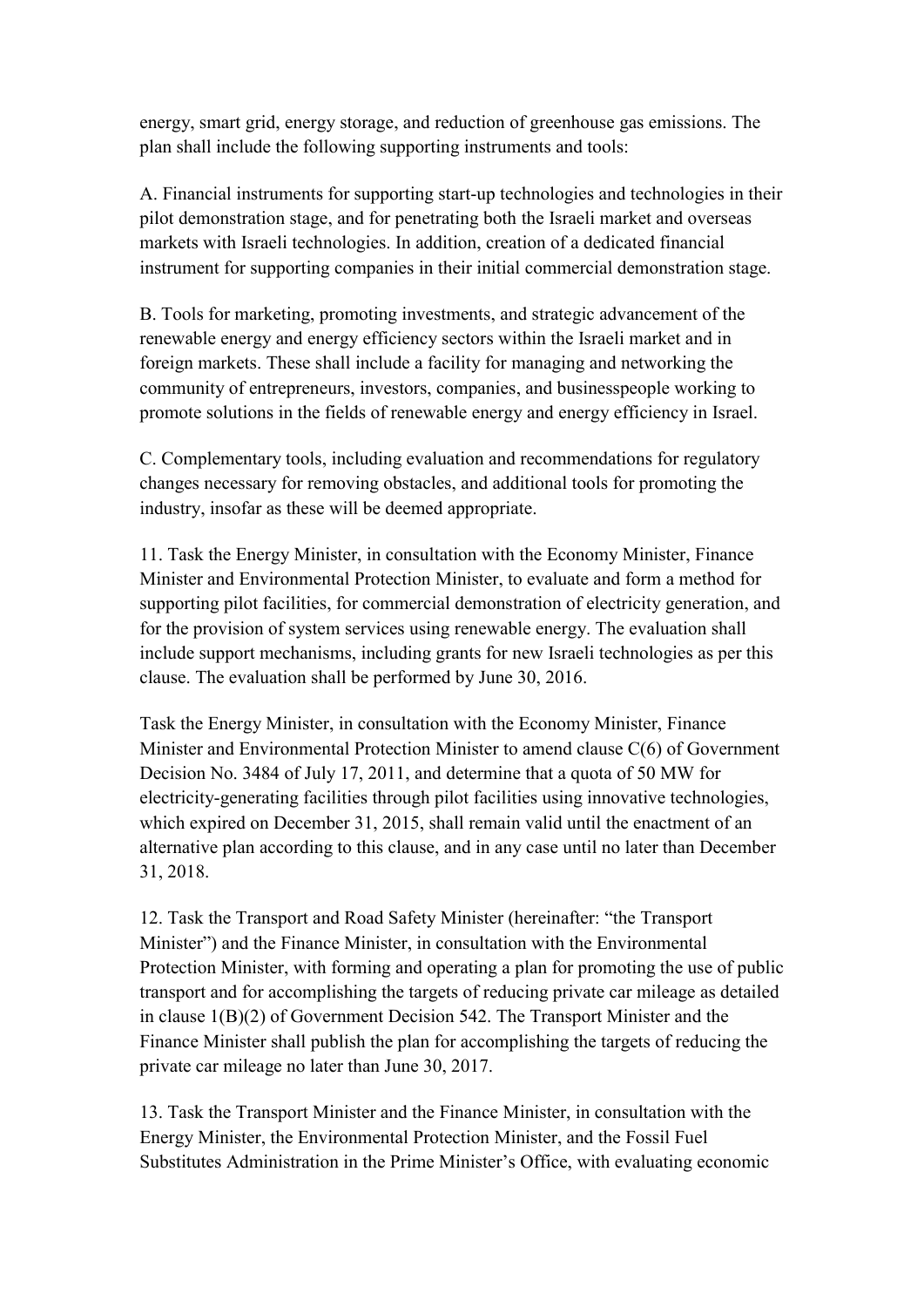tools, including economic incentives. This team shall also evaluate recommendations of the Green Taxation 3 Committee that was set up under Government Decision 5327 of January 13, 2013, for promoting the reduction of greenhouse gas emissions in the transport sector. By June 30, 2017, the Transport Minister and the Finance Minister shall publish their recommendations for implementation of economic tools for promoting the reduction of greenhouse gas emissions in the transport sector.

14. Task the Energy Minister and the Finance Minister, in consultation with the Transport Minister, the Environmental Protection Minister, and the Fossil Fuel Substitutes Administration in the Prime Minister's Office, with evaluating economic tools, including economic incentives and tax policy, to promote infrastructure for altering the mix of fuels in the economy in such a way as to reduce greenhouse gas emissions in the various sectors. By December 31, 2016, the Energy Minister and the Finance Minister shall publish their recommendations for implementation of economic tools for promoting infrastructures for altering the mix of fuels in the economy.

15. Reduce energy consumption by the Government Ministries -

A. Task all of the Government Ministries and their autonomous units with appointing an energy superintendent, no later than May 31, 2016. The Ministry energy superintendent shall, once a year, via an online form on the Ministry of Energy's website, as per the requirement of the Director General of the Ministry of Energy or of a representative on his behalf, no later than March 1 of every year, report on the energy consumption of the Ministry over the past year. The superintendent shall also report on measures and steps taken to reduce said consumption and work to further reduce it.

B. Task the Energy Minister with forming and delivering a training course for the government employees who will be appointed as ministry energy superintendents. The Ministry of Energy shall publish the electricity consumption data of all Government ministries and their autonomous units annually.

C. Task the Civil Service Commission, in coordination with the Ministry of Energy, the Ministry of Finance and the Ministry of Environmental Protection, with forming and enacting, no later than June 30, 2016, mechanisms for encouraging energy efficiency in government ministries, in an effort to promote economizing in energy consumption within the ministries.

16. Task the Energy Minister and the Finance Minister, in accordance with their authority under clause 19 of the Electric Power Industry Law, to amend the Israel Electric Corporation's development plan such that it will not include the construction of Power Station D in Ashkelon, following the exhaustion of consultations with the Electricity Authority.